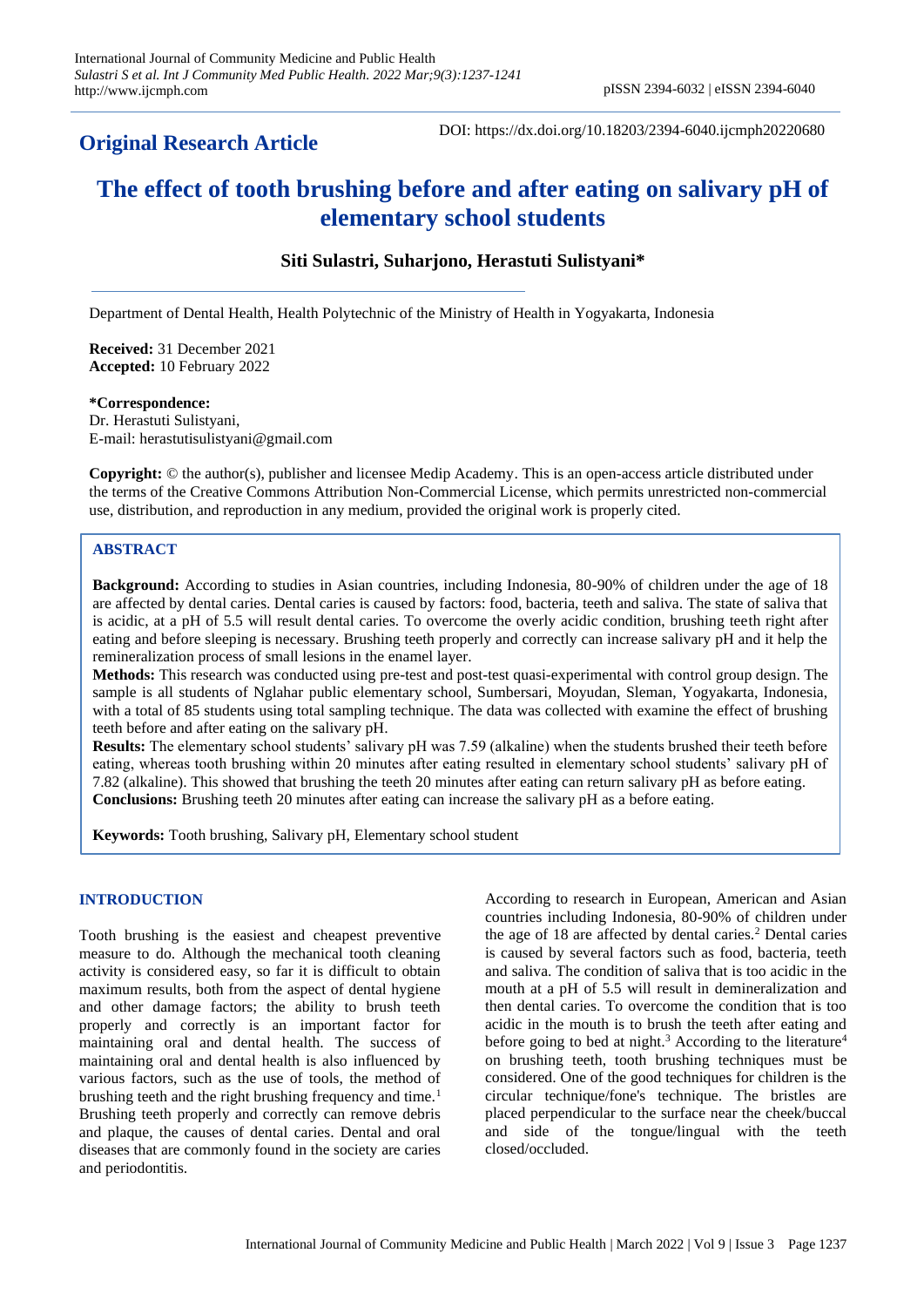The brush is moved in large circles; therefore, the teeth and gums of the upper jaw and lower jaw are brushed at the same time. Cleaning all surfaces of teeth and gums efficiently, especially the gum pocket and between teeth, does not cause gum tissue damage. Toothbrushing is done for a maximum of 2 minutes. The way of brushing teeth starts from the posterior/back to the anterior/front and ends at the posterior part of the other side. According to the research, it is stated that the horizontal brushing method is suitable to use for children.<sup>5</sup> A good toothbrush according to the literature is the one with a straight handle, small, no more than 1 inch in length, easy to hold with a small brush head so that it easily fits in all types of mouths; the bristles of the brush are about 1 cm and the hardness is medium/soft.<sup>6</sup> In addition, it should be easy to clean. According to the research, saliva is one of the components contributing to the level of acidity (pH) of the mouth.<sup>7</sup> Saliva acts as a buffer system to maintain optimal pH mouth-the pH tends to be alkaline. Without saliva, every meal will form an acidic environment which supports the growth of bacteria that damage teeth.

Saliva also contains ions such as calcium and phosphate, which are components of tooth structure. Another function of saliva is to assist in the remineralization of small lesions in the tooth enamel. The aim of this study was to investigate the effect of tooth brushing before and after eating on the salivary pH of elementary school students.

## **METHODS**

The research was quasi experimental with pre-test and post-test control group design.<sup>9</sup> This method was used to examine the effect of brushing teeth before and after eating on the salivary pH of elementary school students. The location of this research was a Nglahar Public elementary school, Sumbersari, Moyudan, Sleman, Yogyakarta, Indonesia. The sample was 85 students from grade 1 to grade 5, with total sampling technique. Respondents were divided into 2 groups; First group was the intervention group and Second group was the control group. Before the initial pH measurement, all respondents were given an explanation on how to brush their teeth. Then, both of the group doing brush their teeth for making the condition of salivary pH was similar (alkaline).

For the first group, after brushing the teeth, followed by measuring the salivary pH using pH strip. After that, respondents were given the intervention of eating 100 grams of rice and 100 grams of chicken slice, followed by brushing the teeth after 20 minutes. Then, the pH of saliva was measured by using the pH strip. For the second group, the method was the same as the first group, but without intervention by eating. The data were analysed Wilcoxon test for determination the salivary pH difference of pre and post intervention. Mann-Whitney test was used for determination the salivary pH difference of intervention group and control group. This research

was approved by health research ethics committee of the health polytechnic of the ministry of health Yogyakarta, Indonesia.

### **RESULTS**

Table 1 provided the distribution of respondent in the intervention group and in the control group, including gender, age and salivary pH before intervention. This research showed that the sample consists of 47 students in the intervention group, while 38 students in the control group. The description of the intervention group was mostly female (53.2%) with the age of 6-9 years (68%). Whereas, in the control group was male (52.6%) with the age of 6-9 years (65.8%). The salivary pH after teeth brushing, in the intervention group was 7.59 and in the control group was 7.36.

### **Table 1: Distribution of age, gender and salivary pH of respondents.**

| <b>Characteristics</b> |         | <b>Intervention</b><br>group<br>N<br>$\frac{0}{0}$ |      | <b>Control</b><br>group<br>$\frac{0}{0}$<br>N |      |
|------------------------|---------|----------------------------------------------------|------|-----------------------------------------------|------|
| <b>Gender</b>          | Male    | 22                                                 | 46.8 | 20                                            | 52.6 |
|                        | Female  | 25                                                 | 53.2 | 18                                            | 47.4 |
| Age<br>(Year)          | $6-9$   | 32                                                 | 68.0 | 25                                            | 65.8 |
|                        | $10-13$ | 15                                                 | 32.0 | 13                                            | 34.2 |
| <b>Salivary</b><br>рH  | Average | 7.59                                               |      | 7.36                                          |      |

Before decided the significance test will used in this study, the data were analysed by using Kolmogorov-Smirnov test for identified the normality of data. Table 2 showed the result of the normality test. The data in this study had p=0.000, it means the data was not normally distributed. Therefore, the statistical test will use in this study was non parametric test, namely, Wilcoxon test for determining the salivary pH difference of pre and post intervention. Mann Whitney test was used for determining the salivary pH difference of the intervention group and control group.

#### **Table 2: The results of normality test.**

|                                                                              | <b>Kolmogorof-Smirnov test</b> |    |       |  |  |  |
|------------------------------------------------------------------------------|--------------------------------|----|-------|--|--|--|
| Groups                                                                       | <b>Statistic</b>               | Df | Sig   |  |  |  |
| <b>Intervention</b>                                                          | 0.269                          | 41 | 0.000 |  |  |  |
| <b>Control</b>                                                               | 0.352                          | 38 | 0.000 |  |  |  |
| $\mathcal{C}$ = 0.000 $\neq$ 0.05 The distribution of the data is not normed |                                |    |       |  |  |  |

Sig=0.000<0.05 The distribution of the data is not normal

The average pH of respondents' saliva, brushing their teeth before and after eating can be seen in the Table 3. According to this table, the salivary pH value in the intervention group who brushed their teeth after eating, increased compared to the one who tooth brushing before eating from 7.59 to 7.82 with a difference of 0.23. The control group experienced an increase after the second salivary pH examination was carried out, namely from 7.36 to 7.55 with a difference of 0.19. Table 3 also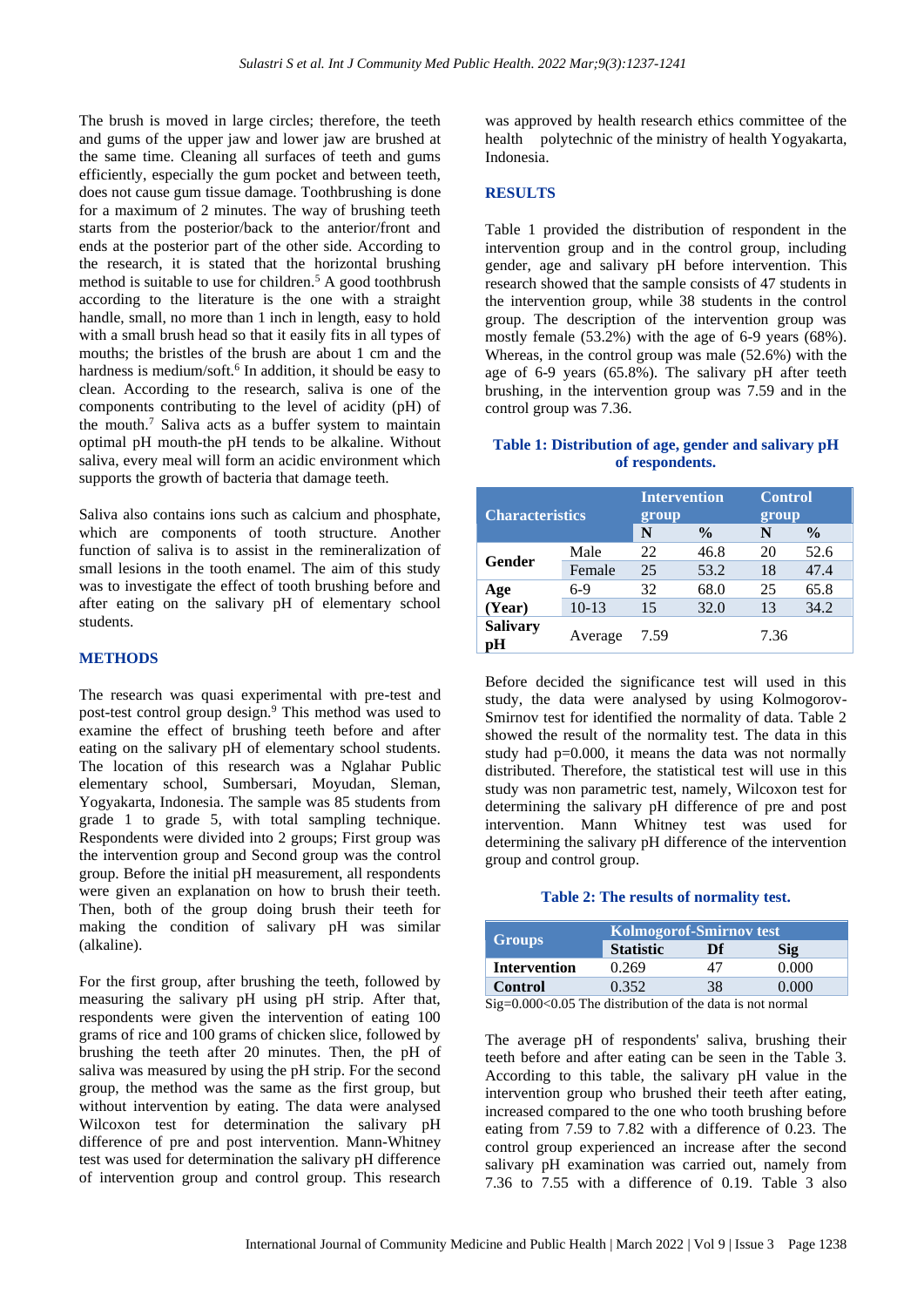illustrates that the p value of the Wilcoxon test in the intervention group was 0.707, that means there was no significant difference between brushing teeth before and after eating on the salivary pH of the elementary school students, meaning brushing the teeth 20 minutes after eating can increase the salivary pH almost same as before eating. Eating can cause the salivary pH decrease to acidic, after teeth brushing, the salivary pH increase to alkaline. The p-value of the Wilcoxon test in the control group was 0.059, that means there was no significant

difference between brushing teeth before and after without eating treatment. It is, normally, without eating, the pH salivary was constant to alkaline. Mann Whitney statistical test between the average salivary pH of teeth brushing before and after eating with the salivary pH of respondents who brushed their teeth without eating treatment shows the p=0.350. It means, brushing the teeth 20 minutes after eating can increase salivary pH same as control groups.

|  | Table 3: The results of salivary pH of respondents brushing teeth before and after eating. |  |  |  |
|--|--------------------------------------------------------------------------------------------|--|--|--|
|  |                                                                                            |  |  |  |

|                     | <b>Salivary pH</b> |       |                   | <b>P</b> value |                          |  |
|---------------------|--------------------|-------|-------------------|----------------|--------------------------|--|
| Groups              | <b>Before</b>      | After | <b>Difference</b> | Wilcoxon test  | <b>Mann-Whitney test</b> |  |
| <b>Intervention</b> | 7.59               | 7.82  | 0.23              | 0.707          |                          |  |
| <b>Control</b>      | 7.36               | 7.55  | 0.19              | 0.059          | 0.350                    |  |

#### **DISCUSSION**

The results (Table 3) show that the average salivary pH of respondents who brushed their teeth 20 minutes after eating increased compared to the one who brushed their teeth before eating from 7.59 (alkaline) to 7.82 (alkaline). It means brushing the teeth after eating, can increase salivary pH, similar to salivary pH before eating. Usually, when eating, salivary pH will decrease to acidic conditions. After brushing the teeth, the salivary pH increase to alkaline conditions. The ability to brush the respondent's teeth properly and correctly is an important factor to maintain oral and dental health. The success of maintaining oral and dental health is also influenced by other factors, such as the use of tools, the method of brushing teeth, as well as the frequency and timing of tooth brushing. The time for tooth brushing that frequently occurs is after eating and before going to bed.

It is best to brush one's teeth after eating, therefore, bacteria from food residue do not have time to stick and damage the teeth. However, it is recommended to wait for a while before brushing the teeth, because brushing teeth immediately after eating can actually damage the teeth. The results of this study are also in accordance with the opinion<sup>10</sup>, that "It is recommended to wait 15 or 20 minutes after eating, therefore, the pH of the saliva returns to normal". In the mouth there is saliva, which functions as a buffer effect or balancing agent. When eating, the normal pH of saliva, which is originally 6.8, will drop until it reaches a critical pH, namely 4. If one brushes the teeth immediately after eating, the natural structure of the saliva will be damaged and affect its function in the digestive process.

In addition, brushing the teeth immediately after eating can also weaken tooth enamel. It is acidic. Acids can 'burn' tooth enamel and the layer beneath it, which is called dentin. Brushing teeth at the wrong time can push higher levels of acid on the teeth, which causes corrosion or erosion to occur faster than tooth decay. It is suggested to rinse the mouth with boiled water after each meal. This accelerates the pH of the saliva in the mouth back to normal, therefore, it did not have time to weaken tooth enamel. The results of this study are also in accordance

with research, that immediately brushing teeth after eating yields many complaints of pain, primarily starting with pain due to tooth abrasion or erosion.<sup>7</sup> This cannot be ignored because many patients who have these complaints reached the stage of pulp tissue treatment.

It is also in accordance with study, that tooth decay can be caused by decreased salivary pH due to the production of acid from bacteria after consuming carbohydrates.<sup>11</sup> It is also in agreement with this study, that consuming food and drinks, especially those containing high carbohydrates, will be fermented by *Streptococcus mutans* bacteria, therefore an acidic state is formed.<sup>13</sup> It is also in conformity with the opinion, that plaque bacteria will ferment carbohydrates (i.e., sucrose) and produce acid, thus causing plaque pH to decrease within 1-3 minutes to the pH of  $4.0-5.0$ .<sup>14</sup> Acidic pH will cause demineralization process.

In study, it is stated that saliva is a complex oral fluid consisting of a mixture of secretions of the major and minor salivary glands in the oral cavity.<sup>14</sup> Food can cause saliva to be acidic or alkaline. The role of saliva in the caries process depends on the composition, viscosity, pH, and microorganisms in the saliva. In the control group, namely respondents who brushed their teeth, but were not given food treatment, there was also an increase in the salivary pH value of 7.36 (alkaline) to 7.55 (alkaline). The results of the analysis using the Wilcoxon test (Table 3), illustrating that there was no significant difference between the salivary pH values of elementary school students brushing their teeth before and after eating  $(p=0.707>0.05)$ , meaning that brushing the teeth after eating will increase salivary pH as it before eating. The Mann-Whitney statistical test between the average salivary pH of teeth brushing before and after eating with the salivary pH of respondents who brushed their teeth without eating treatment shows the p=0.350. It means, brushing the teeth 20 minutes after eating can increase the salivary pH same as control groups.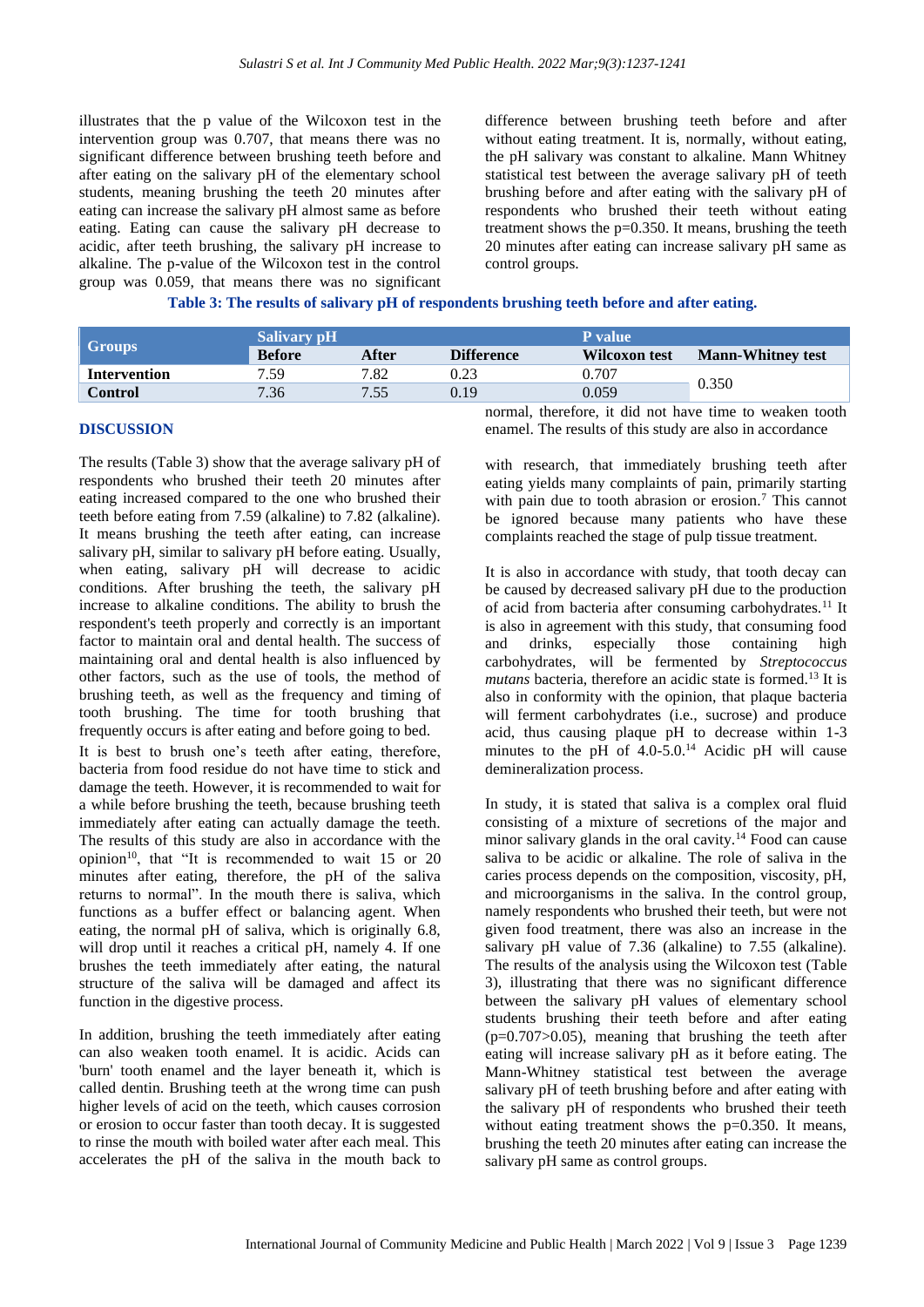The increase in salivary pH is probably the effect of baking soda and fluoride in the toothpaste used during tooth brushing. This study is in accordance with studies and, which state that as antibacterial, baking soda and fluorine have a plaque-removing effect and act as antibacterial agents.15,16 As an antibacterial, fluorine affects the activity of cariogenic *Streptococci* by inhibiting acid and glucosyltransferase (Gtf) production. Fluorine works by inhibiting the metabolism of plaque bacteria that can ferment carbohydrates through the change of hydroxyapatite in enamel to fluorine apatite which is more stable, especially when exposed to acid.<sup>17</sup>

It is also consistent with the results of the study, that the effect of fluorine in increasing salivary secretion depends on the concentration of fluorine itself.<sup>18</sup> Giving fluoride with a high enough concentration (e.g., in toothpaste) can stimulate salivary secretion. The result of this research is in accordance with research stating that the ability of fluorine and baking soda to increase salivary secretion greatly affects its ability to increase salivary pH.<sup>19</sup> The rate of salivary secretion can directly affect the degree of acidity in the oral cavity. When there is an increase in the rate of salivary secretion, it will cause an increase in salivary pH. On the contrary, a decrease in the rate of salivary secretion will cause a decrease in salivary pH. Many toothpastes contain 0.1% (1000 ppm) fluoride, usually in the form of sodium mono-fluorophosphate (MFP). The 100 gm of toothpaste contains 0.76 g of MFP (equivalent to 0.1 gm of fluoride).

According to the opinion, bacteria in the mouth live on sugar and starch that stick to the teeth after eating.<sup>20</sup> Fluoride helps protect teeth from the acids released by bacteria when they eat these sugars and starches. This is done in two ways.

First, fluoride makes tooth enamel stronger, making it less likely for tooth decay to occur due to the acids released by bacteria. Second, fluoride can re-mineralize the area of the tooth that has begun to decay therefore tooth decay does not occur quickly. Excess fluoride content in toothpaste can also damage teeth. Tooth decay caused by exposure to very high levels of fluoride is called fluorosis.

Fluorosis usually occurs in children. It occurs because the child's teeth are exposed to high levels of fluoride in toothpaste when the child is 8 years old when the permanent teeth are just starting to grow. Another thing that can cause fluorosis in children is the child intentionally swallows the toothpaste, because it tastes delicious like candy.

The impact of fluorosis is a change in the color of the child's teeth, the color of the teeth can be darker ranging from yellow to brown or the presence of white marks/spots on the teeth. There are toothpastes that are made specifically for children. Usually, such toothpastes contain lower fluoride than usual toothpaste, which is less than 600 ppm. However, toothpaste that contains very low fluoride, which is 250 ppm, is considered less

effective in preventing caries in permanent teeth. In addition to baking soda and fluoride, toothpaste also contains detergent. The results of the study, showed that the increase in the salivary pH of those who brushed their teeth using the toothpaste containing detergent (1.0813) was higher than the increase in the salivary pH of those who brushed their teeth with toothpaste that did not contain detergent  $(0.7247).<sup>21</sup>$  Toothpaste that contains detergent is called detergent toothpaste. The detergent used is sodium lauryl sulphate (SLS). It is a chemical that works by lowering the surface tension and causing foam to form. SLS also has antibacterial and antimicrobial properties, that means it can help reduce the acidic atmosphere produced by bacterial fermentation which can directly increase the pH of saliva.

The pH of the saliva of those brushing teeth before and after eating did not differ significantly (alkaline), the difference is 0.23. Brushing teeth 20 minutes after eating gives saliva an opportunity to help the digestive process because alpha amylase and other enzymes are released after eating. There is saliva in the mouth which has a buffer effect or balance. Between the two brushing times, namely after eating and before going to bed, it is recommended to always rinse the mouth with water after every meal. This can accelerate the pH of saliva in the mouth back to normal, therefore it does not have time to weaken tooth enamel.

The results of the study, stated that after chewing simple carbohydrate foods, then gargling with water, the average pH of saliva would increase.<sup>22</sup> The average pH of saliva after gargling has increased from the pH of saliva after chewing simple carbohydrate foods, this proves that gargling vigorously over the entire surface of the mouth can remove the remnants of food debris in the oral cavity thereby reducing bacterial activity and providing a mechanical effect which is able to influence saliva's conditions.

### **CONCLUSION**

The salivary pH of elementary school students who brushed their teeth before eating was 7.59 (alkaline), whereas the salivary pH of elementary school students who brushed their teeth 20 minutes after eating is 7.82 (alkaline). Brushing teeth 20 minutes after eating can increase the salivary pH as a before eating.

### **ACKNOWLEDGEMENTS**

The author thanks to Health Polytechnic of the Ministry of Health in Yogyakarta, Indonesia for providing the research funding.

*Funding: Health Polytechnic of the Ministry of Health in Yogyakarta Conflict of interest: None declared Ethical approval: The study was approved by the Institutional Ethics Committee*